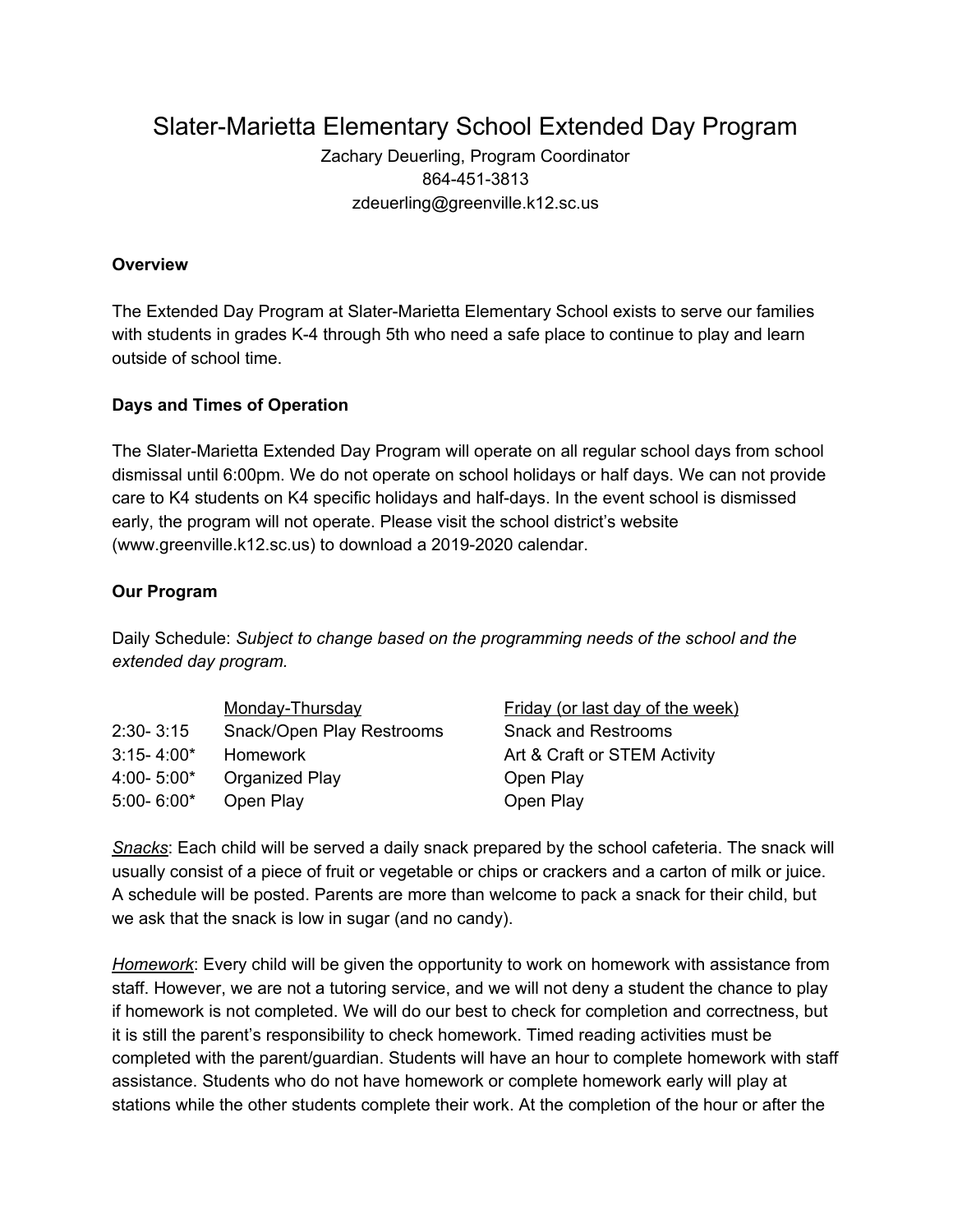last student completes his/her work, we will move on to organized play. Students will be allowed to complete any unfinished work during Open play.

*Organized Play*: These activities will be listed on the calendar and may include tagging games, dodgeball, kickball, soccer, relay races, etc. the goal of these activities is to promote physical activity in your child's daily routine. Depending on the intensity of the activity, your child may be given the option to engage in a less intensive activity.

*Art & Crafts and STEM Activities*: These activities will be listed on the calendar and are intended to promote creativity and curiosity.

*Open Play*: Generally at the end of the day, right after snack, and after homework is completed, students will be able to play at their own pace and interests. On occasion, we will utilize the playground as weather allows.

#### **Financial Information**

*Registration Fee*: \$40/Family

#### *Fee Schedule:*

|                       | <b>Full Week</b> | <b>Half Week</b> | Daily Rate |
|-----------------------|------------------|------------------|------------|
|                       | 3+ Days/ Week    | 2 Days/ Week     |            |
| One Child             | \$46             | \$29             | \$18       |
| Two Children          | \$74             | \$52             | \$29       |
| <b>Three Children</b> | \$97             | \$75             | \$40       |

\*If you have more than 4 children, please contact us about prices

Your first payment will be the registration fee plus the first weekly fee. Weekly fees are due by 4pm on the last day of the week prior to the week of service. **Your family's weekly rate will be assessed based on the number of days enrolled at the time of registration, not the number of days they attend**. You will still need to pay the weekly fee to hold your child(ren)'s spot in the program. Failure to pay fees on time may result in your student being removed from the program.

#### *Additional Fees*:

Your child must be picked up by 6:00 pm or you may incur late fees of \$1/minute as determined by staff clocks. These fees will be added to your ledger.

Payments may be made by cash, check (written out to "Slater-Marietta Elementary School"), Cash and Check payments can be given to the office or the program coordinator. We ask all payments to be sealed inside an envelope.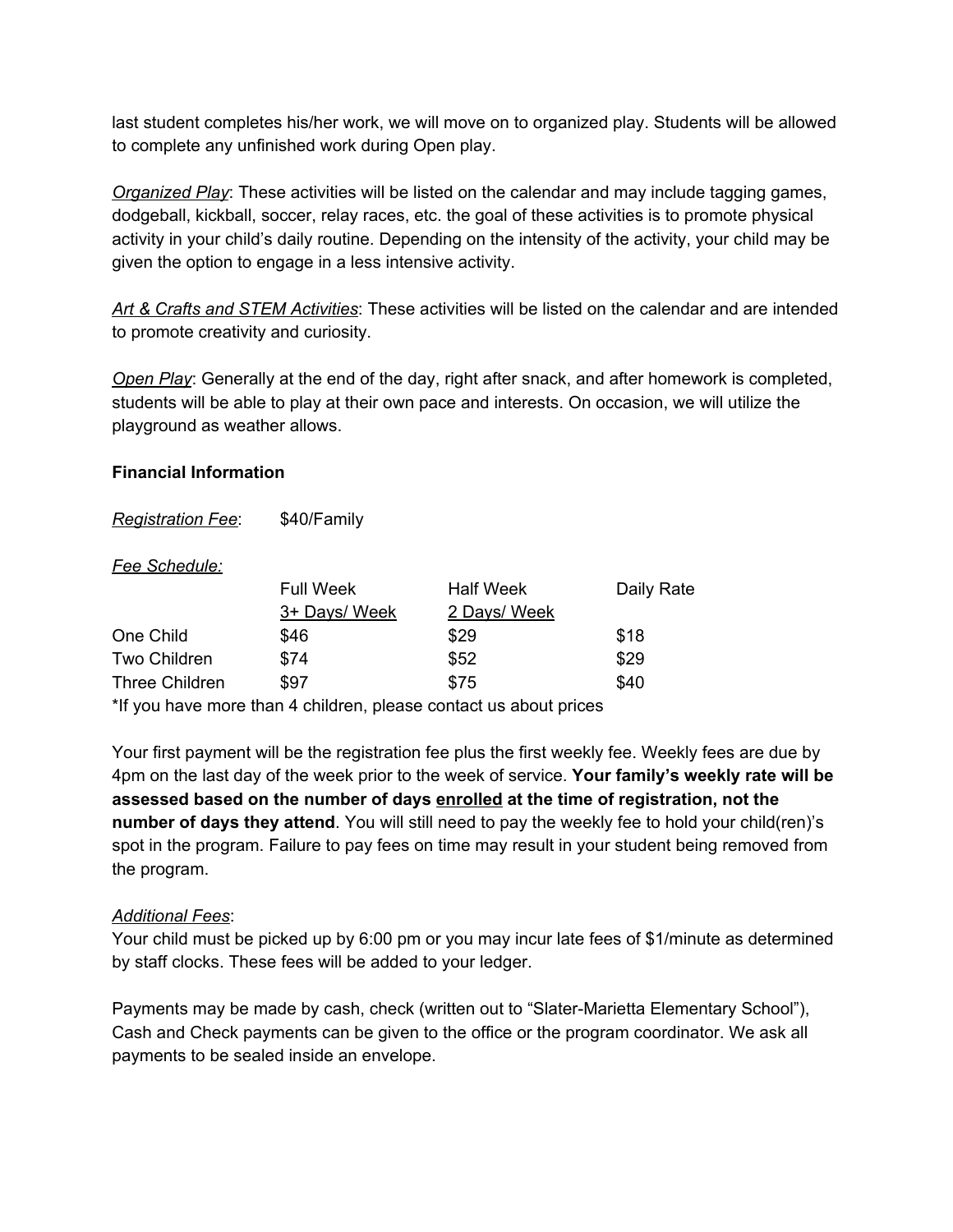If your family is experiencing a hardship, please let the program coordinator know before your bill becomes delinquent.

## **Pick-Up/Drop-Off**

At school dismissal, students will be brought to an assembly area to be determined at the beginning of the year and will be taken over to the gym. Students who have been absent or dismissed early will not be allowed to come to after school for that day. Each child must be signed out from the program, and will only be released to individuals listed on registration forms. If someone not listed on the student's registration will be picking up the student, we will accept a dated, signed note from the parent/guardian or a phone call if the situation is last minute. Changes to the registration form can only be made by the student's guardian. ANY PERSON PICKING UP A STUDENT FROM THE PROGRAM MUST BE ABLE TO SHOW A PICTURE ID TO STAFF UPON REQUEST. This is done to ensure children are being released to authorized persons. ALL STUDENTS MUST BE PICKED UP BY 6:00PM. A late fee of \$1/minute is assessed starting at 6:01 pm until the student is picked-up. Repeated pick ups after 6:00 pm may result in dismissal from the program.

### **Health**

Although we take precautions to ensure the safety of the children in our care, accidents can and do happen. In most cases only minor first aid is required, but in some cases we may call you if warranted. In the most serious cases, we will call 911 immediately if the health and safety of the child is in jeopardy.

No child will be allowed to carry medication on their person (this is a school district policy).The Extended Day Program will not have access to medication held in the school nurse's office during program hours. If your child requires medication during program hours, you must supply the medication in original packaging that includes the doctor's name, drug information, and administering instructions. All medications will be held by the program director.

### **Entertainment**

Students in the extended day program may have the opportunity to view movies that are rated G or PG, and may have the opportunity to listen to music that is deemed "kid-friendly" by staff.

### **Toys and Electronics**

We ask that all toys and electronics are to be kept at home.

### **Discipline**

We ask that the students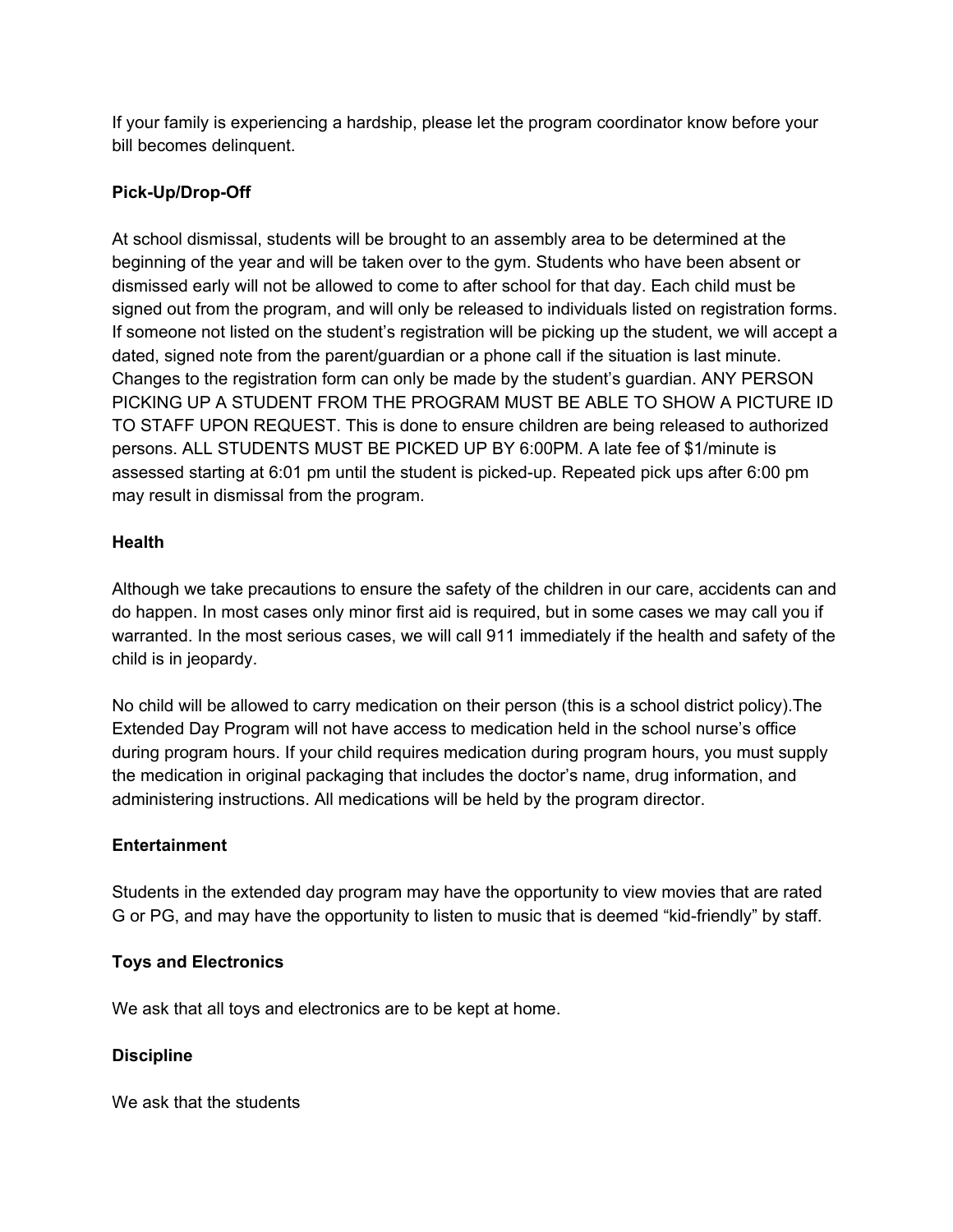BE RESPECTFUL to staff, to fellow students, to equipment, and to the building BE SAFE because no one can have fun if they're hurt BE GOOD SPORTS because not everything goes our way.

If we have an issue with a student not following the rules, we will follow these steps. If the incident is severe enough, we reserve the right to skip steps.

- 1. Verbal Warning
- 2. Time Out
- 3. Sentences or other thinking activity
- 4. Note to parents
- 5. Suspension from program\*
- 6. Expulsion from program\*

\*In the event that a student's behavior warrants a suspension from the program, a referral will be issued. Weekly fees are NOT adjusted due to suspensions. A student's enrollment in the extended day program will be terminated once three referrals have been issued.

#### **Withdrawal/Termination from Program**

You may withdraw your child from the program at anytime, but you must notify the program director in writing or by email. You will still be responsible for past and current fees due.

The program director, at his discretion, may terminate a student's enrollment in the event of the following:

- 1. A student has been absent from the program for 4 weeks or more without notice from the parent. Fees through the last day of attendance will still be due, but the fees from the weeks absent will be cleared.
- 2. A student's balance has become more than 4 weeks overdue. The past due balance and the next week's fee must be paid to re-enroll student.

### **Acknowledgement of Policies**

By registering your child in the SMES Extended Day Program, you acknowledge that you have read and understood the policies detailed in this document.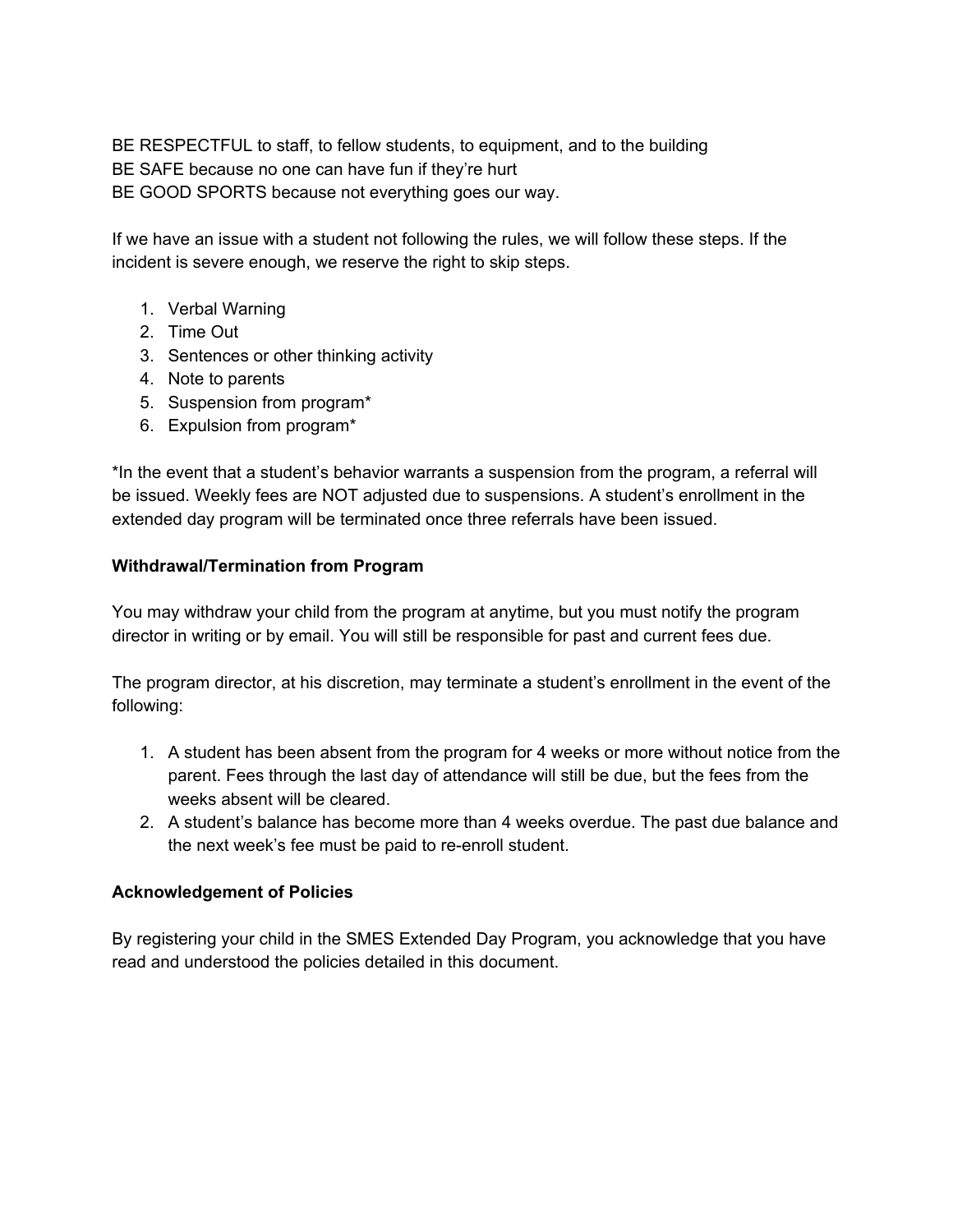# **Slater-Marietta Elementary School Extended Day Program 2019-2020 Registration Form**

| Student's Name   |                |  |
|------------------|----------------|--|
| Address          |                |  |
| City, State, ZIP |                |  |
| Grade:           | Date of Birth: |  |
| Gender:          | Race:          |  |

| Primary Guardian         |                     |  |
|--------------------------|---------------------|--|
| Relationship             | <b>Phone Number</b> |  |
| Email:                   |                     |  |
| Second. Guardian         |                     |  |
| Relationship             | <b>Phone Number</b> |  |
| Email:                   |                     |  |
| <b>Emergency Contact</b> |                     |  |
| Relationship:            | <b>Phone Number</b> |  |
| Pick-Up #1               |                     |  |
| Relationship:            | <b>Phone Number</b> |  |
| Pick-Up #2               |                     |  |
| Relationship:            | <b>Phone Number</b> |  |
| Pick-Up #3               |                     |  |
| Relationship:            | <b>Phone Number</b> |  |

\*List any additional pick-ups on the back of this page.

I am enrolling my child in: (Circle One; specify days needed for Half Week and Daily.)

| Full Week (3+ days per week) |         |  | Half Week (2 days per week) Daily |          |        |
|------------------------------|---------|--|-----------------------------------|----------|--------|
| Monday                       | Tuesday |  | Wednesday                         | Thursday | Friday |